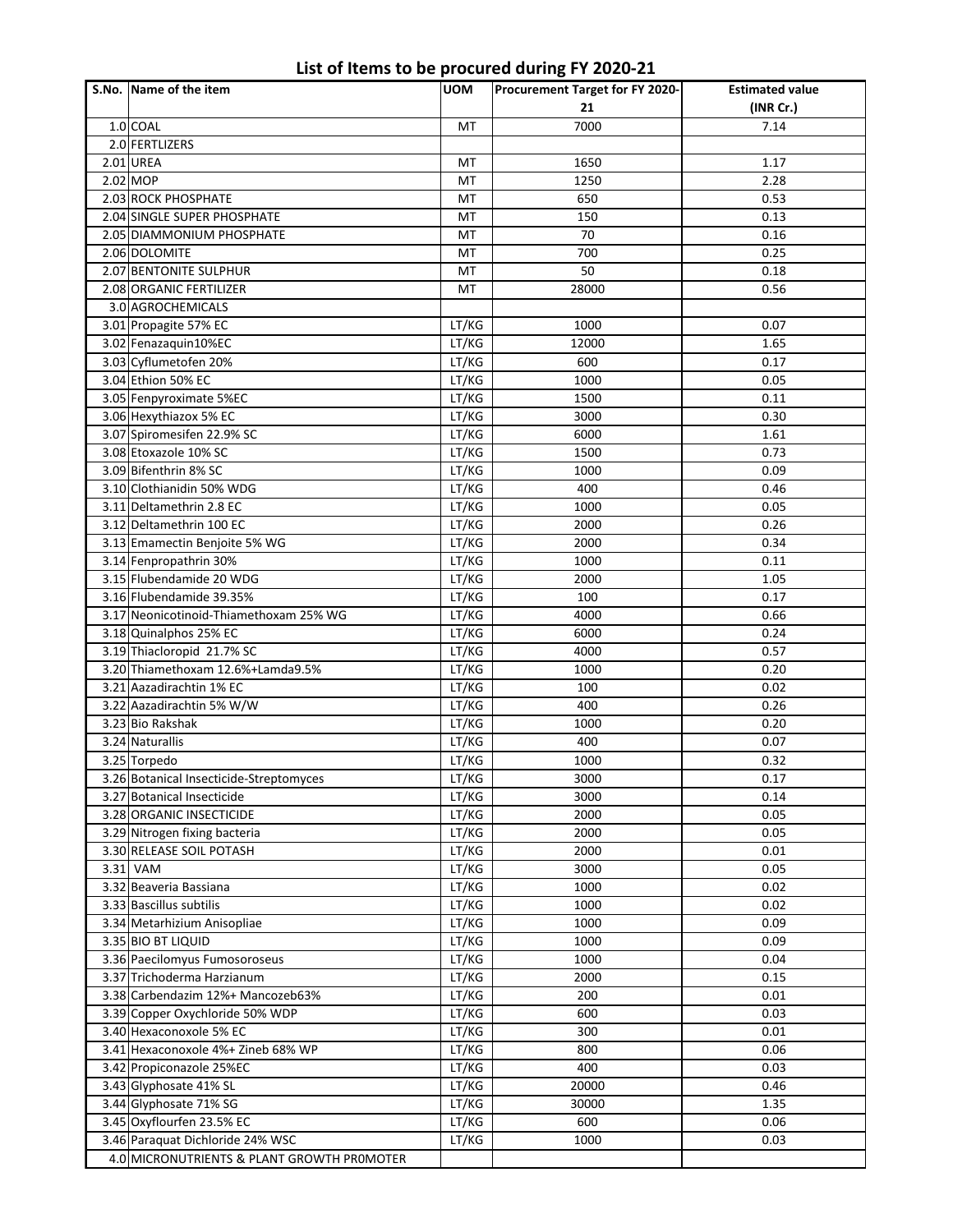|           | S.No. Name of the item                                       | <b>UOM</b> | Procurement Target for FY 2020- | <b>Estimated value</b> |
|-----------|--------------------------------------------------------------|------------|---------------------------------|------------------------|
|           |                                                              |            | 21                              | (INR Cr.)              |
|           | 4.01 Chelated Zinc                                           | LT/KG      | 2000                            | 0.11                   |
|           | 4.02 Chelated Magnesium                                      | LT/KG      | 1500                            | 0.08                   |
|           | 4.03 Boron                                                   | LT/KG      | 600                             | 0.02                   |
|           | 4.04 Nutritional Management                                  | LT/KG      | 6000                            | 0.07                   |
|           | 4.05 Vipul                                                   | LT/KG      | 1200                            | 0.04                   |
|           | 4.06 Super Auskelp                                           | LT/KG      | 200                             | 0.01                   |
|           | 4.07 Suryamin                                                | LT/KG      | 400                             | 0.02                   |
|           | 4.08 Ghom                                                    | LT/KG      | 1600                            | 0.10                   |
|           | 4.09 Cytozyme                                                | LT/KG      | 400                             | 0.02                   |
|           | 4.10 Green Miracle                                           | LT/KG      | 800                             | 0.03                   |
|           | 4.11 Crop Booster                                            | LT/KG      | 2000                            | 0.09                   |
|           | 4.12 Maxyld                                                  | LT/KG      | 1000                            | 0.06                   |
|           | 4.13 Biokad                                                  | LT/KG      | 1000                            | 0.06                   |
|           | 4.14 Siapton                                                 | LT/KG      | 1600                            | 0.12                   |
|           | 4.15 Bountee                                                 | LT/KG      | 1200                            | 0.39                   |
|           | 4.16 Tea Elixer                                              | LT/KG      | 600                             | 0.02                   |
|           | 4.17 Optimus                                                 | LT/KG      | 600                             | 0.04                   |
|           | 4.18 Vigore                                                  | LT/KG      | 3000                            | 0.71                   |
|           | 4.19 GHIB-6                                                  | LT/KG      | 1000                            | 0.08                   |
|           | 4.20 GHIB-3                                                  | LT/KG      | 1000                            | 0.01                   |
|           | 4.21 G-5 FOLIAR                                              | LT/KG      | 1000                            | 0.09                   |
|           | 4.22 K-UP                                                    | LT/KG      | 3000                            | 0.24                   |
|           | 4.23 N-Grow                                                  | LT/KG      | 3000                            | 0.24                   |
|           | 4.24 Humic Acid                                              | LT/KG      | 1000                            | 0.05                   |
|           | 5.0 PACKING MATERIALS                                        |            |                                 |                        |
|           | 5.01 HALF PAPER SACKS                                        | <b>NOS</b> | 400000                          | 1.78                   |
|           | 5.02 HALF PAPER SACKS AQ FREE                                | <b>NOS</b> | 5000                            | 0.03                   |
|           | 5.03 FULL PAPER SACKS                                        | <b>NOS</b> | 10000                           | 0.10                   |
|           | 5.04 PP WOVEN BAGS                                           | <b>NOS</b> | 300000                          | 0.84                   |
|           | 5.05 HMHDPE LINERS                                           | <b>NOS</b> | 300000                          | 0.26                   |
|           | 6.0 FACTORY MACHINERIES/GEN SET SPARES                       |            |                                 | 1.50                   |
|           | <b>PROPRIETARY ITEMS</b>                                     |            |                                 |                        |
|           | 7.0 PARTS OF TRANSFORMER UPTO 100 KVA                        | <b>NOS</b> | 972                             | 6.35                   |
|           | 8.0 PARTS OF TRANSFORMER ABOVE 100 KVA                       | <b>NOS</b> | 9                               | 0.61                   |
|           | 9.0 CRGO LAMINATION                                          | KG         | 63000                           | 1.09                   |
|           | 10.0 ALUMINIUM CONDUCTOR                                     | KG         | 27603                           | 0.49                   |
|           | 11.0 TRANSFORMER TANK                                        | <b>NOS</b> | 428                             | 0.39                   |
|           | 12.0 TRANSFORMER OIL                                         | KL         | 91                              | 0.43                   |
|           | 13.0 CRCA STEEL                                              |            | 18990                           | 0.10                   |
|           | 14.0 RELAY                                                   | <b>NOS</b> | 104                             | 0.07                   |
| $15.0$ CT |                                                              | <b>NOS</b> | 113                             | 0.05                   |
| 16.0 PT   |                                                              | <b>NOS</b> | 27                              | 0.06                   |
|           | 17.0 VACUUM INTERREPTUR                                      | <b>NOS</b> | 122                             | 0.10                   |
|           | 18.0 COPPER FLAT                                             | KG         | 684                             | 0.03                   |
|           | 19.0 SILVER CONTACT                                          | <b>NOS</b> | 34560                           | 0.21                   |
|           | 20.0 ELECTROMAGNETIC CORE                                    | <b>NOS</b> | 10980                           | 0.06                   |
|           | 21.0 LT COIL                                                 | <b>NOS</b> | 3510                            | 0.05                   |
|           | 22.0 CORE                                                    | MT         | 54                              | 0.76                   |
|           | 23.0 COPPER                                                  | MT         | 46                              | 1.89                   |
|           | <b>24.0 TANK</b>                                             | MT         | 50                              | 0.42                   |
|           | 25.0 RADIATOR                                                |            |                                 | 0.34                   |
|           | 26.0 TRANSFORMER OIL                                         | KL         | 74                              | 0.42                   |
|           | 27.0 Outsourcing of power transformer as per our specificati | <b>NOS</b> | 26                              | 23.33                  |
|           | 28.0 Paper Insulated Copper Conductor                        |            | 96                              | 4.32                   |
|           | 29.0 CRGO Lamination as per our drawing/specification        | MT         | 192                             | 2.50                   |
|           | 30.0 Transformer Oil as per IEEMA/BIS specification          | KL         | 288                             | 1.54                   |
|           | 31.0 Transformer Tank &PC as per our drawing                 | MT         | 144                             | 1.15                   |
|           | 32.0 OLTC as per our specification                           | <b>NOS</b> | 17                              | 1.10                   |
|           | 33.0 Pressed Steel Radiator as per IEEMA/our specification   | <b>NOS</b> | 101                             | 0.43                   |